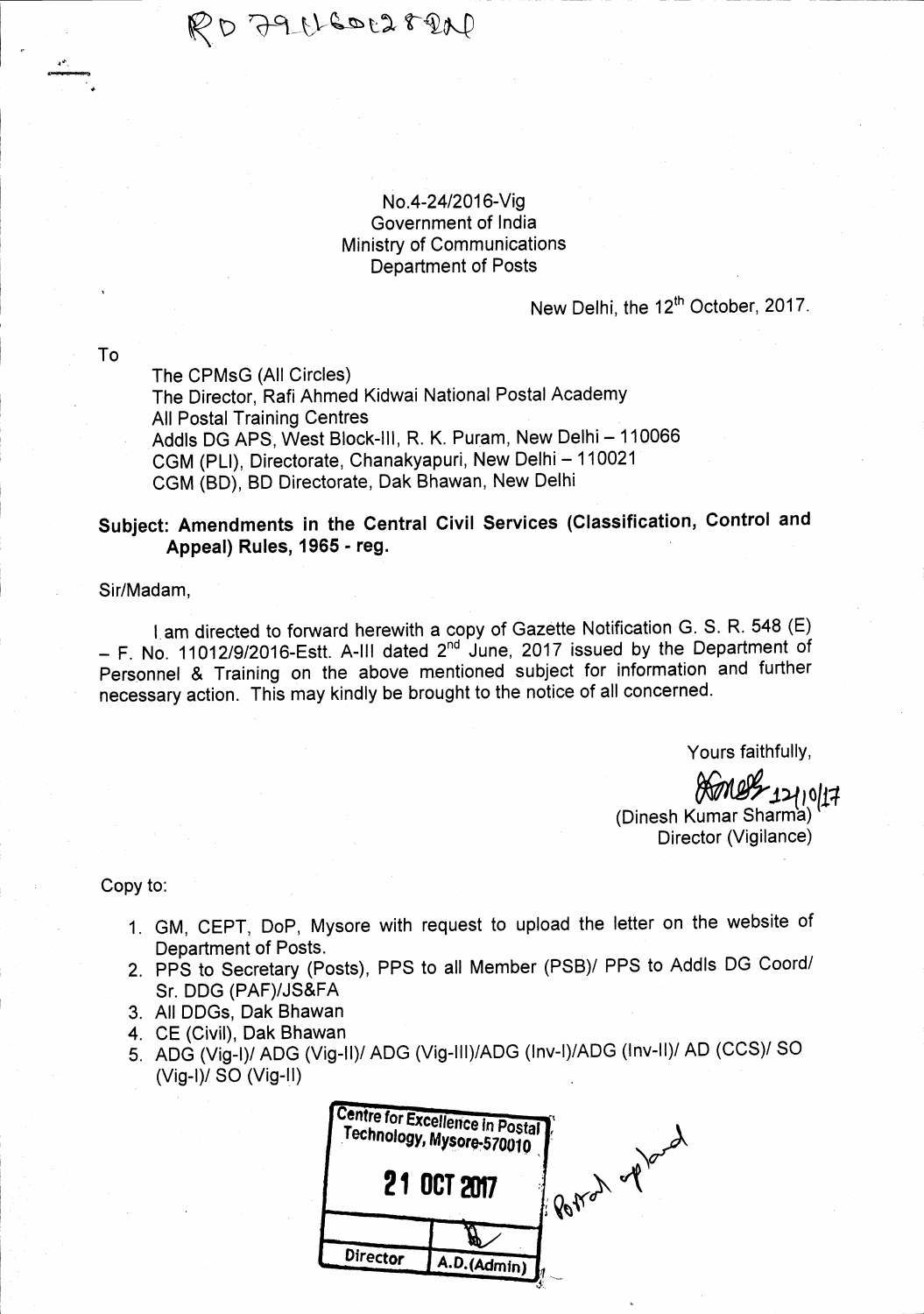#### THE GAZETTE OF INDIA : EXTRAORDINARY [PART II-SEC. 3(i)]

!P,  $\cdot$  . # t

## MINISTRY OF PERSONNEL, PUBLIC GRIEVANCES AND PENSIONS

#### (Department of Personnel and Training)

#### NOTIFICATION

#### New Delhi, thc 2nd June, 2017

G.S.R. 548(E).-In exercise of the powers conferred by the proviso to article 309 and clause (5) of article 148 of the Constitution, and after consultation with the Comptroller and Auditor General of India in relation to persons serving in the lndian Audit and Accounts Department, the President hereby makes the following rules further to amend the Central Civil Services (Classification, Control and Appeal) Rules, 1965, namely:-

l. (l) These rules may be called the Central Civil Serviccs (Classification, Control and Appeal) Amcndment Rules, 2017,

(2) They shall come into force on the date of their publication in the Official Gazette.

2. In the Central Civil Services (Classification, Control and Appeal) Rules, 1965,—

1. in rule  $14,$ —

(i) for sub-rule (4), the following sub-rule shall be substituted, namely :-

- "(4) (a) The Disciplinary Authority shall deliver or cause to be delivered to the Government servant a copy of the articles of charge, the statement of the imputations of misconducl or misbehaviour and a list of documents and witnesses by which each article or charges is proposed to be sustained.
	- (b) On receipt of the articles of charge, the Government servant shall be required to submit his written statement of defence, if he so desires, and also state whether he desires to be heard in person, within a period of fifteen days, which may be further extended for a period not exceeding fifteen days at a time for reasons to be recorded in writing by the Disciplinary Authority or any other Authority authorised by the Disciplinary Authority on his behalf:

Provided that under no circumstances, the extension of time for filing written statement of defence shall exceed forty-five days from the date of receipt of articles of charge.";

- (ii) for sub-rule (13), the following sub-rule shall be substituted, namely:—
	- "( I3) On receipt of the requisition refered to in sub-rule ( t2), every authority having the custody or possession of the requisitioned documents shall produce the same or issue a non-availability certificate before the Inquiring Authority within one month of the receipt of such requisition:

Provided that if the authority having the custody or possession of the requisitioned documents is satisfied for reasons to be recorded by it in writing that the production of all or any of such documents would be against the public interest or security of the State, it shall inform the Inquiring Authority accordingly and the Inquiring Authority shalt, on being so informed, communicate the information to the Government servant and withdraw the requisition made by it for the production or discovery of such documents.";

- (iii) after sub-rule (23), the following sub-rule shall be inserted, namely:-
	- "(24) (a) The Inquiring Authority should conclude the inquiry and submit his report within a period of six months from the date of receipt of order of his appointment as Inquiring Authority.
		- (b) Where it is not possible to adhere to the time limit specified in clause (a), the Inquiring Authority may record the rcasons and scek extension of time from the disciplinary authority in writing, who may allow an additional time not exceeding six months for completion of the Inquiry, at a time.
		- (c) The cxtcnsion for a period not exceeding six months at a time may be allowed for any good and sufficicnt reasons to be recorded in writing by the Disciplinary Authority or any other Authority authorised by the Disciplinary Authority on his behalf.";

II. in rule  $16$ , $-$ 

- in sub-rule (1), in clause (b), for the words, brackets and figure "sub-rules (3) to (23) or rule 14", the  $(i)$ words, brackets and figure "sub-rules (3) to (24) of rule 14" shall be substituted;
- (ii) in sub-rule (1-A), for the words, brackets and figure "sub-rules (3) to (23) of rule 14", the words, brackets and figure "sub-rules (3) to (24) ofrule 14" shall be substituted;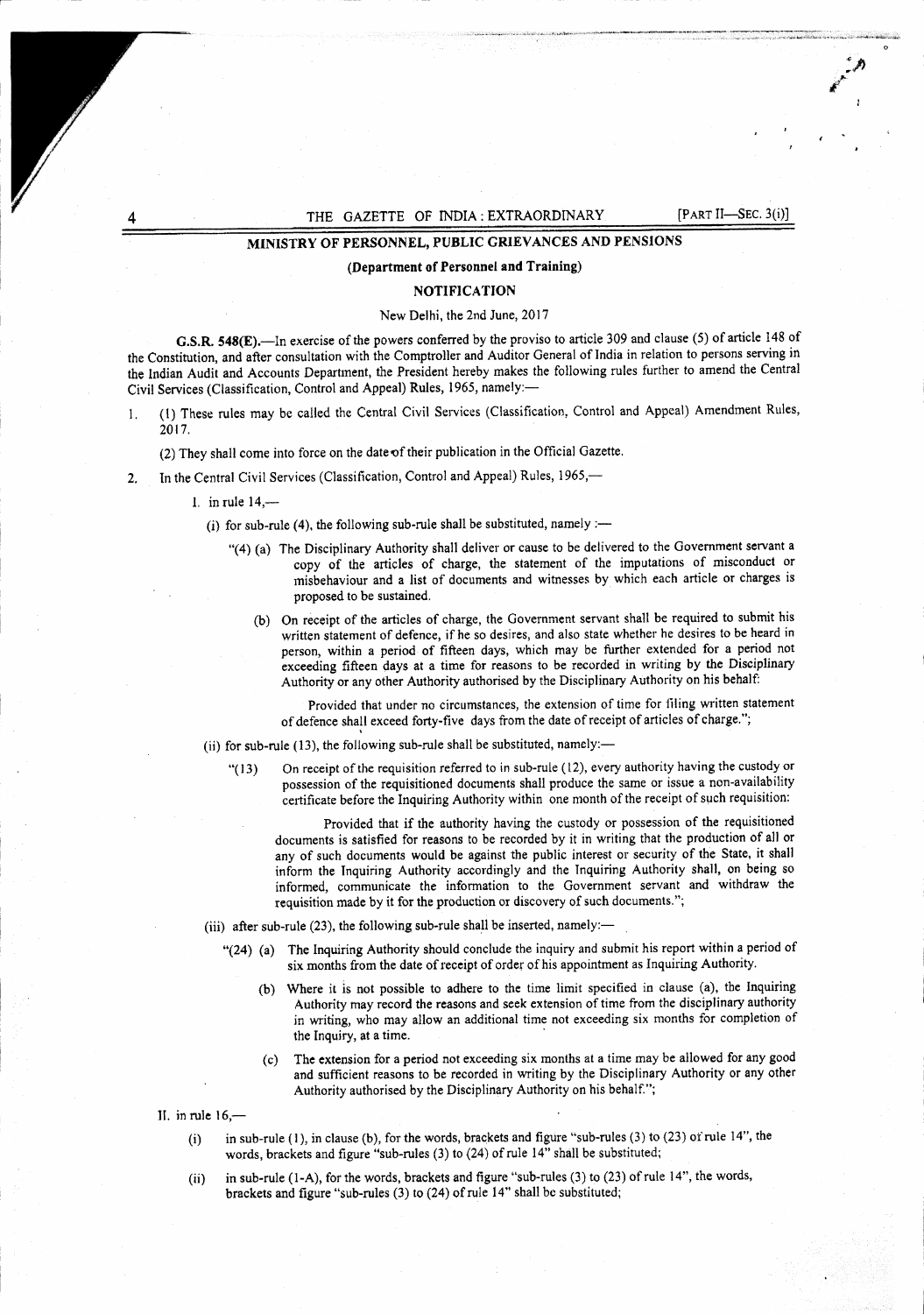|  | [ श्वाग 11-खण्ड $3(i)$ ] |  |
|--|--------------------------|--|

in rule 19, in the second proviso, after the words "against the advice of the Commission", the words "within the time limit specified in clause (b) of sub-rule (3) of ruie 15," shall be inserted; IlI.

- in rule 27, in sub-rule (2), in the proviso, in clause (i) after the words "against the advice of the Commission", the words "within the time limit specified in clause (b) of sub-rule (3) of rule 15," shall be inserted; IV.
- in rule 29, in sub-rule (1), in the first proviso, after the words "against the advice of the Commission", the words "within the time limit specified in clause (b) of sub-rule (3) of rule 15," shall be inserted; V,
- in rule 29-A, in the proviso, after the words "against the advice of the Commission", the words "within the time limit specified in clause (b) of sub-rule (3) of rule 15," shall be inserted. VI.

 $[F. No. 11012/9/2016-Estt.A-III]$ 

CYANENDRA DEV TRIPATHI, Jt. Secy.

Note : The principal rules were published in the Gazette of India vide notification number 7/2/63. Estt.(A), dated the 20th November, 1965 and subsequently amended vide notification numbers :-

l. S.O. I 149, dated the l3th April, 1966;

2. S.O. 1596, dated the 4th June, 1966:

3. S.O .2007, dated the 9th July, 1966;

4. S.O. 2648, dated the 3rd September, 1966;

5. S.O. 2854, dated the I st October, 1966;

6. S.O. 1282, dated the 15th April, 1967:

7. S.O, 1457, dated the 29th April, 1967;

8. S.O. 3253, dated the l6th September, 1967;

9. S.O. 3530, dated the 7th October, 1967;

10. S.O.4151, dated the 25th Novernber, 1967;

11. S.O. 821, dated the 9th March, 1968;

12. S.O. 1441, dated the 27th April, 1968;

13. S,O. l8?0, dated the lst June, 1968;

14, S,O. 3423, dated the 28th Seprember, 196g;

15. S,O.5008, dated the2Tth December, 1969;

16. S,O. 397, dated the 7th February, 1970;

17. S,O. 3521, dated the 25th September, 197i;

18. S.O. 249, dated the 1st January, 1972;

19. S.O. 990, dated the Z2ndApril, l97Z;

20, S.O. 1600, dated the I stJuly, L97Z:

21. S.O.2789,dated the l4th October, 1972:

22. S.O. 929, dated the 31st March, 1973;

23. S.O. 1648, dated the 6th July, 1974;

24. S.O.2742, dated the 3lst July, 1976;

25. S.O.4664, dated the I lth December, 1976:

26. S.O.3062, dated the 8th October, 1977;

27. S,O ,3573, dated the 26th November, 1977;

28. S;O.3574, dated the 26th November, 1977:

29. S.O. 3671, dated the 3rd December, 1977:

30. S.O .2464, dated the 2nd September, l97B; 31. S.O. 2465, dated the 2nd September, 1978;

32, S;O . 920, dated the l Tth February, 1979;

33. S,O. 1769, dated the 5th July, 1980;

- 34. S O. 264, dated the 24th January, l98l;
- 35. S.O. 2126, dated the 8th August, 1981;
- 36. S.O. 2203, dated the 22nd August, 1981
- 37. S.O. 25 12, dated the 3rd October, l98l;
- 3E. S.O. 168, dated the 23rd January, I 982;
- 39. S.O. I535, dated the l2thMay, l9g4;
- 40. Notification No.11012/15/84-Estt. $(A)$ , dated the 5th July, 1985;
- 41. Notification No.l l0l2/05/85-8sft.(A), dated the 29th July, 1985;
- 42. NotificationNo.11012/06/85-Estt. $(A)$ , dated the 6th August, 1985;
- 43. S.O. 5637, dated the 21st December, 1985;
- 44. S.O. 5743, dated the 28th December, 1985;
- 45. S.O, 4089, dated the l3th Decernber, 1986;
- 46. Notification No.11012/24/85-Estt.(A), dated the 26th November, 1986;
- 47. S.O. 830, dated the 28th March, 1987;
- 48. S.O. 831, dared the 28th March, l9B7;
- 49. S.O. 1591, dated the 27th June, 1987;
- 50. S.O. 1825, dated the 18th July. 1987;
- 51. S.O. 3060, dated the 15th October, 1988;
- 52. S.O. 3061, dated rhe l5th October, 1988;
- 53. S.O. 2207, dated the 16th September, 1989;

54. S.O. 1084, dated the 28th April, 1990;

- 55, S.O.2208, dated the 25th August, 1990;
- 56, S.O. 1481, dated the 13th June, 1992;
- 57. CS.R 289, dated the 20th June, 1992;
- 58. CS,R. 589, dated the 26th December, I 992;
- 59. G,S.R. 499, dated the 8th October, 1994;
- 60. G.S.R. 276, dated the 10th June, 1995;
- 6l , G,S.R. 17 , dated the 20th January , 1996;
- 62. GS.R, 125, dated the l6th March, 1995;
- 63. G.S,R. 4I7,dated the 5th October, 1996;

5